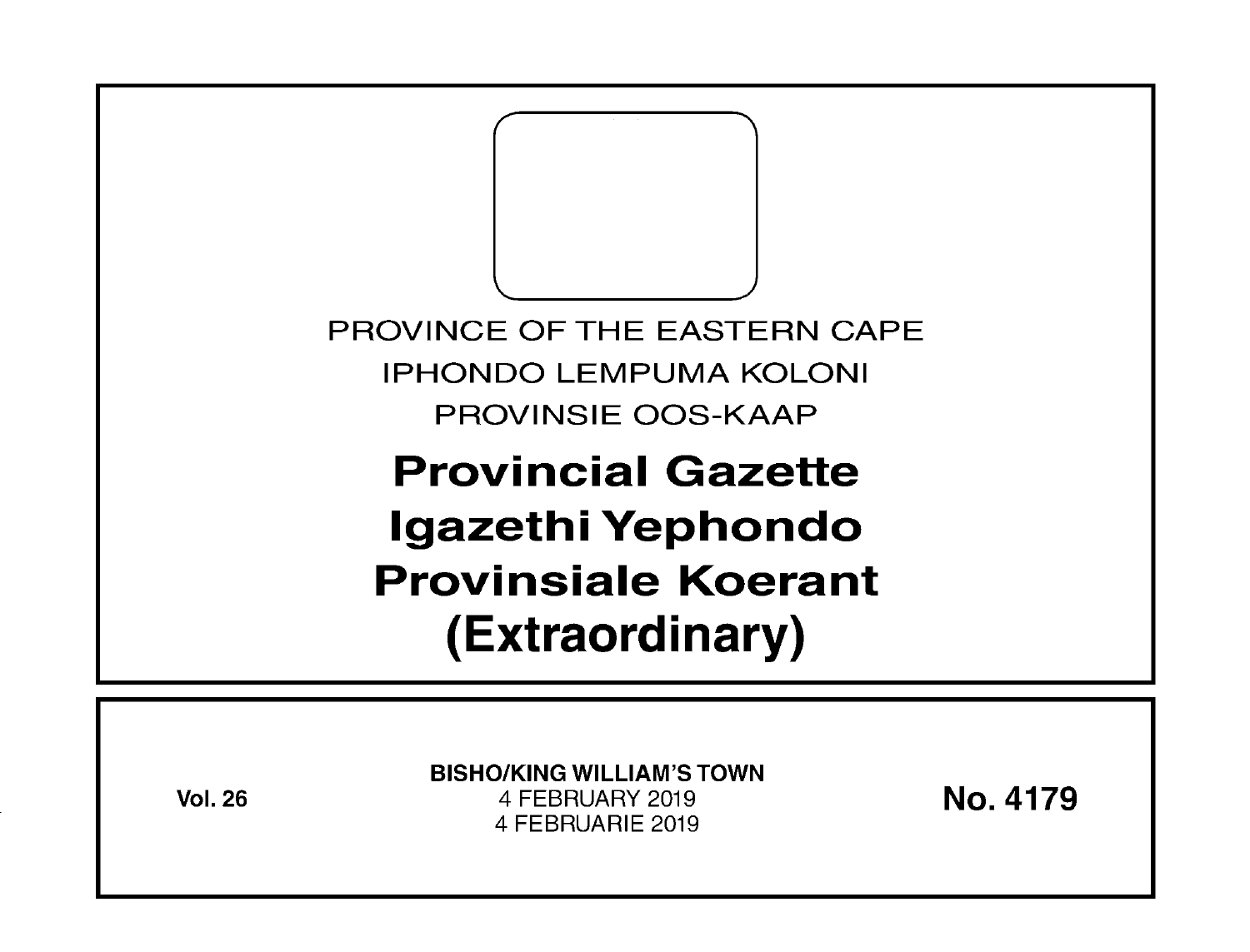## **CONTENTS**

|    |                                                                                                      | Gazette<br>No. | Page<br>No. |
|----|------------------------------------------------------------------------------------------------------|----------------|-------------|
|    | <b>PROVINCIAL NOTICES • PROVINSIALE KENNISGEWINGS</b>                                                |                |             |
| 22 | Local Government: Municipal Structures Act (117/1998): Traditional Leaders elected to participate in | 4179           |             |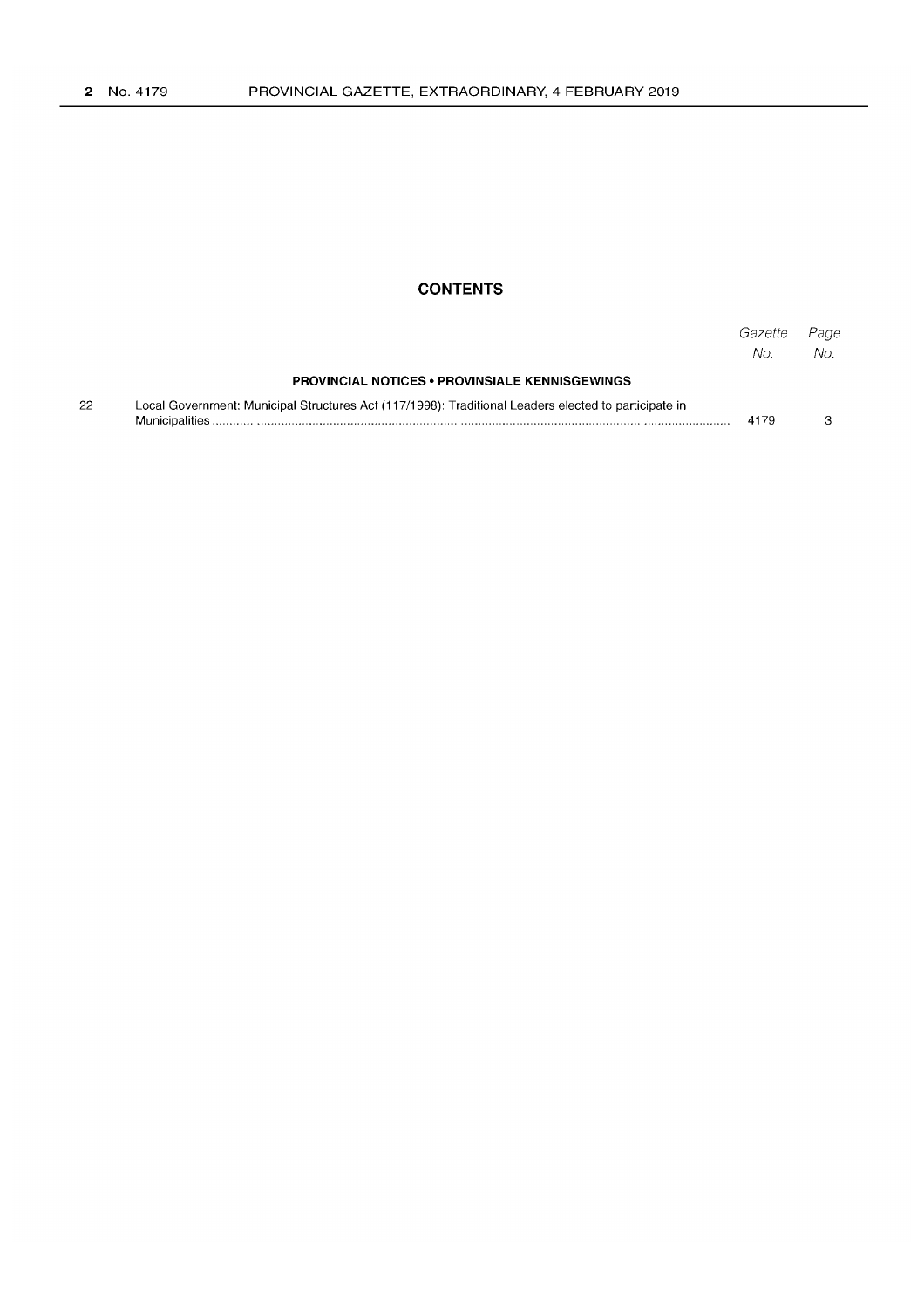# PROVINCIAL NOTICES • PROVINSIALE KENNISGEWINGS

#### PROVINCIAL NOTICE 22 OF 2019

#### DEPARTMENT OF COOPERATIVE GOVERNANCE AND TRADITIONAL AFFAIRS

#### TRADITIONAL LEADERS ElECTED TO PARTICIPATE IN MUNICIPALITIES

NOTICE FOR PUBLICATION OF IDENTIFIED TRADITIONAL LEADERS TO PARTICIPATE IN MUNICIPAL COUNCILS IN THE EASTERN CAPE IN TERMS OF SECTION 81 OF LOCAL GOVERNMENT: MUNICIPAL STRUCTURES ACT, 1998 (ACT NO. 117 OF 1998) AS AMENDED, REPLACING TRADITIONAL LEADERS WHO ARE DECEASED, RESIGNED AND THOSE ElECTED TO LOCAL HOUSES AND PROVINCIAL HOUSE WHO WERE PREVIOUSLY **GAZZETTED** 

#### EASTERN CAPE HOUSE OF TRADITIONAL LEADERS:

I, Fikile D. Xasa, Member of the Executive Council responsible for Cooperative Governance and Traditional Affairs in the Eastern Cape Province under the powers delegated to me by Section 81 (2) (a) of Local Government: Municipal Structures Act, (Act No. 117 of 1998) and after having consulted the Provincial House of Traditional Leaders in respect of the by-elections of the traditional leaders to participate in the Municipal Councils, hereby make known for general information the Traditional Leaders that have been democratically elected by the respective traditional leaders replacing traditional leaders who are deceased, resigned and those elected to Local Houses and Provincial House whose names and municipalities appear on the schedule attached hereto.

### The publication should be in line with the attached Schedule.

F.D. XASA MEMBER OF THE EXECUTIVE COUNCIL COOPERATIVE GOVERNANCE AND TRADITIONAL AFFAIRS

DATE: \_\_\_\_\_\_\_\_\_\_\_\_\_\_\_\_\_\_ \_